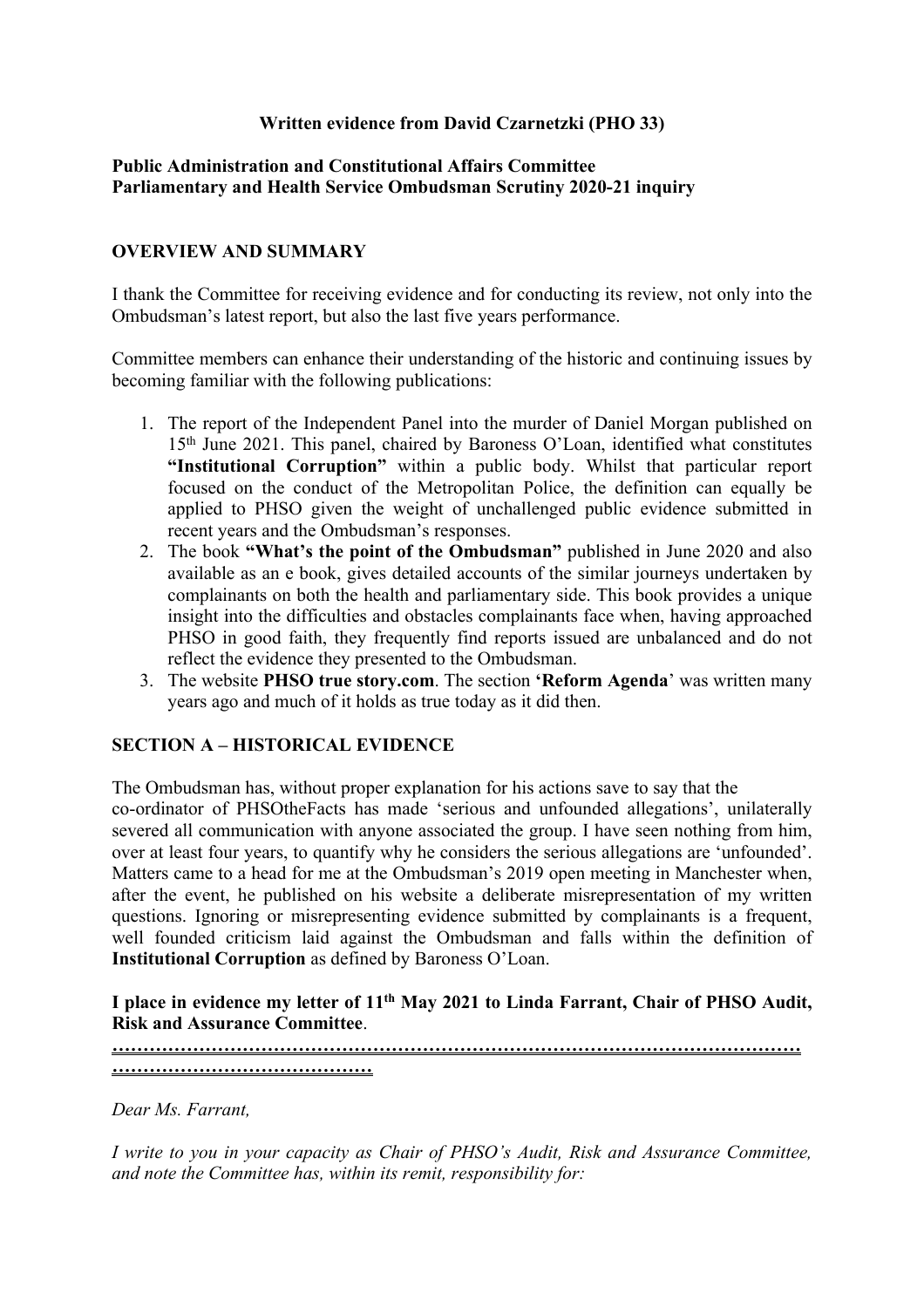- *Corporate Governance*
- *Upholding standards of propriety*

*I raise my concerns, evidenced in the attached correspondence, that the Board in general, and the Ombudsman and his staff in particular, display serious failings in both the above areas.*

*As a result of the failure of Mr. Behrens and Elizabeth Davies to positively respond to Ms. Reynolds letters, this correspondence is initially being sent to you directly and in confidence.*

*The attached e mail, (Document 1) sent by (\*PHSO employee details redacted) to (redacted) on 30th April 2021, is the catalyst for writing this letter. The final line states:*

*"The Ombudsman has previously indicated that due to serious and unfounded allegations, PHSO is no longer formally engaging with you in correspondence"*

*The clear inference is that PHSO holds personal information concerning (redacted) it considers contains serious and unfounded allegations. It is for (redacted) to decide whether to pursue this through a Subject Access Request*

# *Request for action*

*I ask where the issues go from here. Going forward, what I, and others, seek to know is the following:*

- *What precisely is Mr. Behrens issue with PHSOtheFacts? Is it a personal issue with (redacted) or the group as a whole?*
- *If the latter, how does PHSO want to communicate with us as members of the public. It seems ludicrous that neither Mr. Behrens nor Elizabeth Davies will respond to the letter of 22nd April, written on behalf of 25 people just because it had (redacted) name on it. Would PHSO prefer us each to send the same letter individually (which I now enclose).*
- *I am also associated with another group called NHS Complaints and Investigations. Has Mr. Behrens blocked contact with that group? I have no information that he has. If his issue with (redacted) is a personal one, you should accept this letter from me as written in a personal capacity.*
- *What precisely are the issues Mr. Behrens finds serious and unfounded? To make such bland accusations, mostly aimed at a particular individual diminishes perception of the Ombudsman to one of a petulant child in a school playground.*

*I ask that you personally acknowledge receipt of this letter by 20th May 2021. Acknowledgement from (\*PHSO employee details redacted) or other PHSO staff, including Mr. Behrens, will not be acceptable*

*In addition I ask that both you and Mr. Behrens examine this letter, and its attachments, to verify that PHSO identifies no error in the content. If PHSO has any dispute as to the evidence, you should notify me by Thursday 27th May 2021.*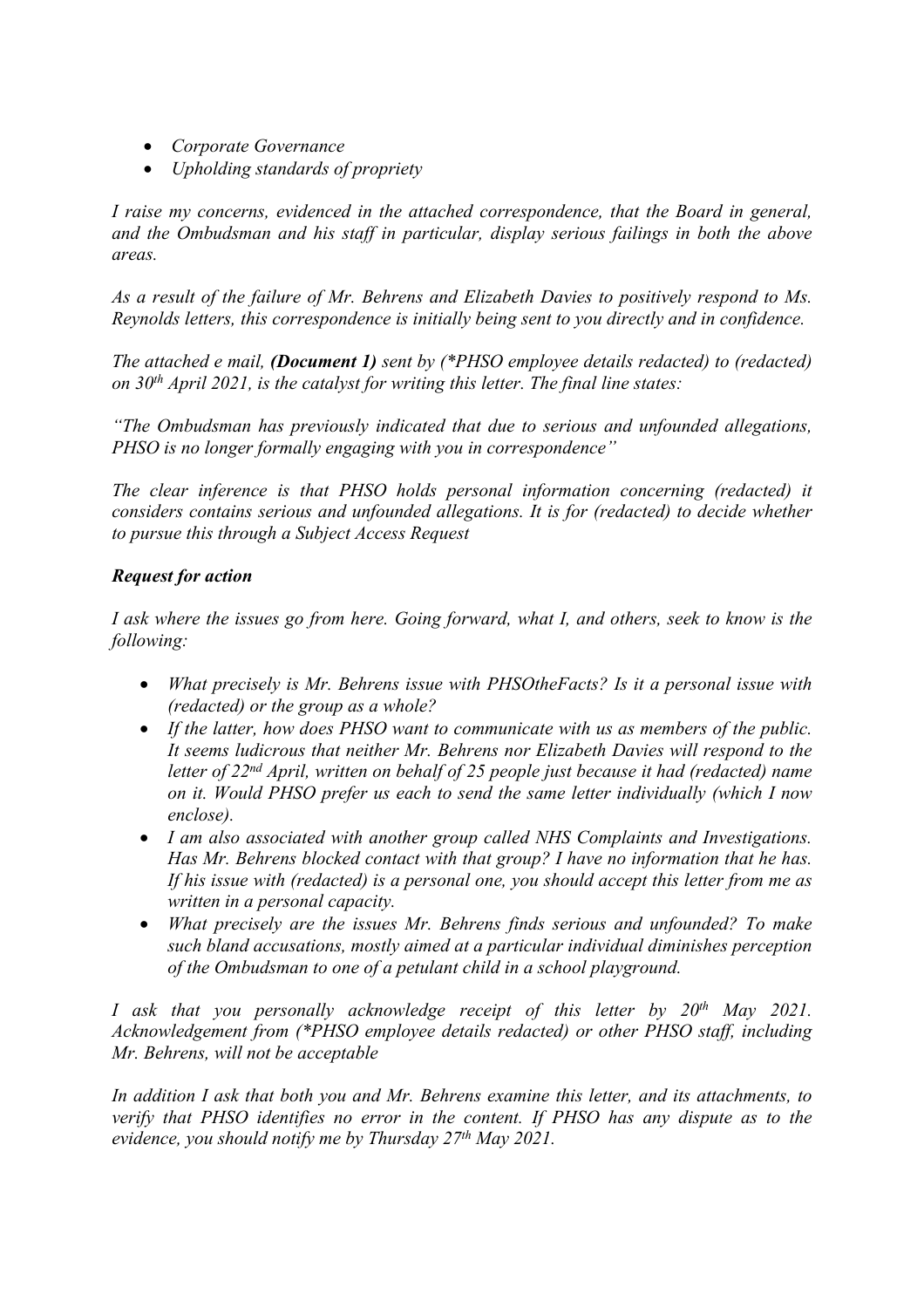*I consider the Board has not fully fulfilled its governance responsibilities. I request your personal final response to be returned by Thursday 10th June 2021 (within 14 days of 27th May)– the precise length of time PHSO required me to respond to one of your draft reports. This should include a response to the letters sent by Ms. Reynolds in October 2020 and 22nd March 2021 on my behalf and which I now submit personally.*

*Receiving your letters of response as an e mail and/or attachment will suffice.*

# *I ask that you now examine and respond to this letter and the evidence of the attached documents in detail.*

*(redacted) wrote to the Board in October 2020. The Board did not respond. Having given the Board ample time to do so, she posted the letter on the group's website https://phsothetruestory.com on 15th March 2021. The website page is attached to provide your easy access to the original letter (Document 2). It has, so far, received 12 comments including one from me. In keeping with this post, Ms. Reynolds also wrote the attached letter (Document 3) to Elizabeth Davies on 22nd March on behalf of herself and a further 25 individuals. It was this letter that prompted the response from (\*PHSO employee details redacted).*

*I appreciate you were recently appointed as Chair of the Audit, Risk and Assurance Committee on 1 st March this year. It is important you understand the history of this complex issue.*

*On 10th October 2017, Mr. Behrens met some members of our group at Millbank Tower during which he made no comment about "serious and unfounded allegations". He had only been in post for about six months and there was hope he would recognise and demonstrate understanding of the issues neglected for so long by his predecessor, highlighted in negative reports aired at, and reported by, the Health Select Committee on 23rd January 2015.*

*Following the meeting, (redacted) wrote to Mr. Behrens on 23rd October 2017 (Document 4). The letter was courteous in tone but firm in content, and fairly expressed the consensus of opinion within our group. The letter did not accuse any particular individual of corruption and, from my point of view, reflected the ongoing issues we were encountering as individual complainants.*

*The Oxford Dictionary definition of corruption is "affect or harm by error or alteration'. Mr. Behrens provided his response on 22nd November (Document 5). Since he wrote the letter, it is clear Mr. Behrens considers (redacted) "persona non grata". The section regarding his future relationship with PHSOtheFacts is particularly relevant.*

*He had an uncomfortable time when he met the group the previous month and, having attempted to control the meeting with his own agenda, did not seem to positively respond to ours. The subsequent blockage in communication was created by his interpretation of the word 'corruption'. I used the phrase 'institutional arrogance" to describe my experience* with PHSO in my presentation at the meeting. This was a phrase he seemed to accept. It is to *the continued shame of the organisation this arrogance still remains at the highest level.*

*So what was Mr. Behrens objective? In my opinion his plan was to get the group together,* 'listen' to the issues and then find some excuse not to deal with us as a group, and follow a *strategy of divide and conquer. This became clearer to me when Mr. Behrens discourteously*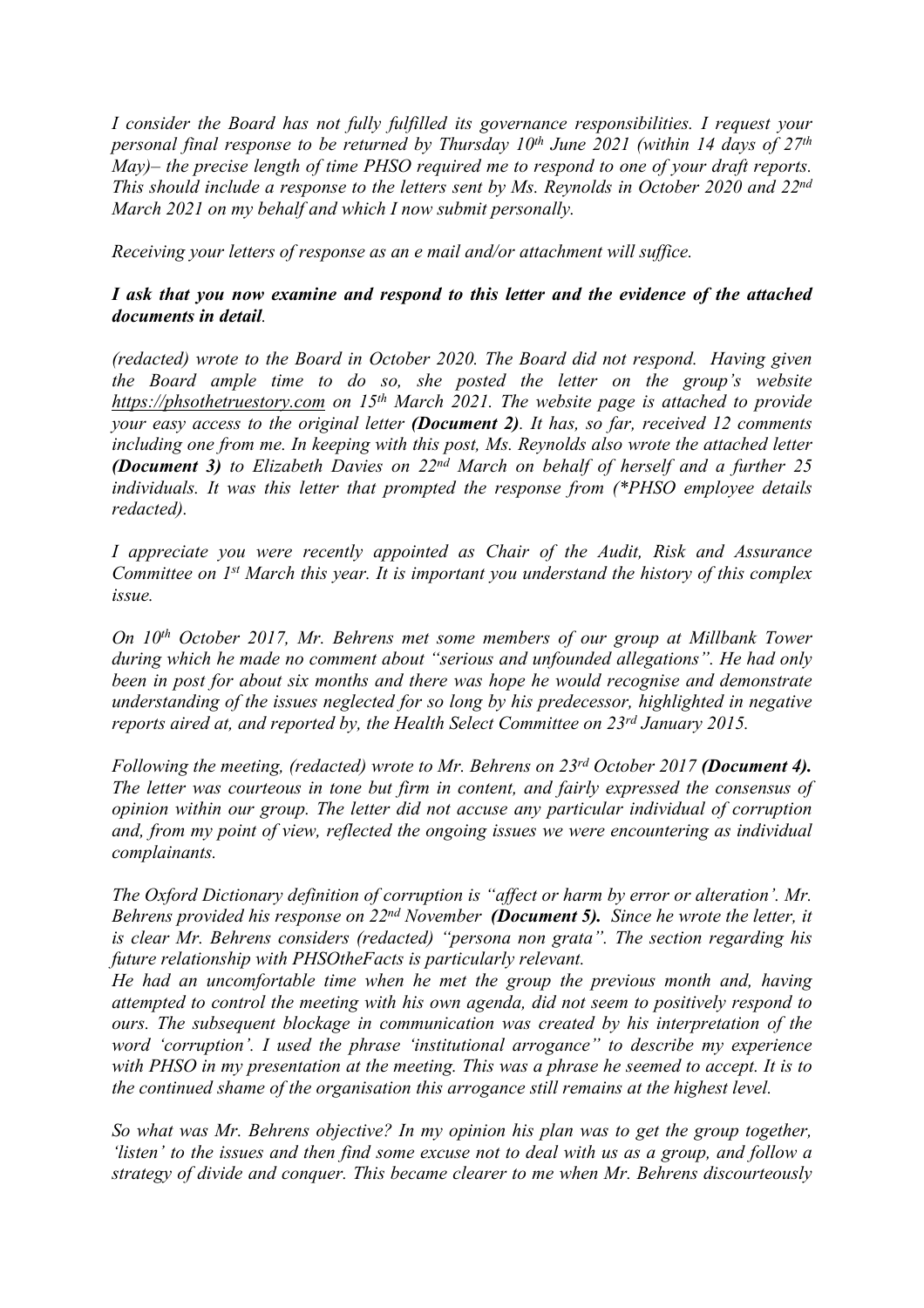*failed to respond to my letter of 25th November 2017 (Document 6) in which I clarified the position, particularly in relation to the Police response to our meeting with them.*

*Mr. Behrens wrote to Sir Bernard Jenkin on 1 st February 2018 (Document 7). I ask that you note his comment about a 'useful meeting' with PHSOtheFacts, a group he had already severed communication with just over eight weeks earlier. The inference is that he found the meeting useful, not from a content point of view, but as an opportunity to disengage.*

*To this day it remains the position that PHSO staff are considered to be above the law when it comes to the offence of Misconduct in Public Office. Mr. Behrens was incorrect to state allegations of wilful misconduct were rejected by the Police (as he did on page 2 of document 5). The Police position, as conveyed to me in writing at the time, was they had no power to investigate. There is a vast difference between the two positions articulated by the Police and Mr. Behrens.*

*It remains the case that any criminal misconduct by a PHSO employee cannot be progressed through the legal system according to the Police. My own case, highlighted at section B of my October 2017 letter, shows how PHSO refused to even hold an internal disciplinary enquiry into non-criminal actions by PHSO staff. The issues were raised with (\*PHSO employee details redacted) who at that time, was an Executive Director at PHSO and did nothing. I had given my formal written complaint to Mr. Behrens at the October meeting.*

# *This presents a governance issue for the Board. If the Police have no power to intervene in any activity by PHSO officials that might be criminal or corrupt, how does the Board propose to expand and improve the seemingly lax disciplinary processes existing at PHSO?*

*I now move forward to the scrutiny session of the 2018-19 PHSO Annual Report by the Public Administration and Constitutional Affairs Committee (PACAC). The public evidence, recorded on the PACAC website, included a submission by (redacted). Her evidence included a serious and well-founded allegation of a major data breach at PHSO of which you will, or should be, fully aware. It is to her credit she did not magnify the breach and submitted her evidence with details of the individuals redacted. You will agree this is the action of a responsible citizen bringing a serious failing of PHSO to the notice of the authorities in a responsible way. It is to Mr. Behrens eternal shame he did not acknowledge her contribution with a letter of thanks.*

*It is important to understand how her ability to approach Mr. Behrens directly with the information had been compromised by his earlier decision not to communicate.*

*My evidence to the committee can be found at reference HOS001. I drew attention to the conduct of the PHSO open meeting, which I attended, held in Manchester in October 2019. Delegates to that meeting were invited to submit questions prior to the meeting and assured they would be answered on the PHSO website if time precluded them from being addressed at the meeting. My evidence to PACAC reproduced my questions sent to PHSO in advance regarding Police not having power to investigate Misconduct in Public Office at PHSO. I was not surprised the questions were not allocated for a response at the event. However, the text of my original questions were altered substantially, allowing PHSO to provide an unrelated answer on their website.*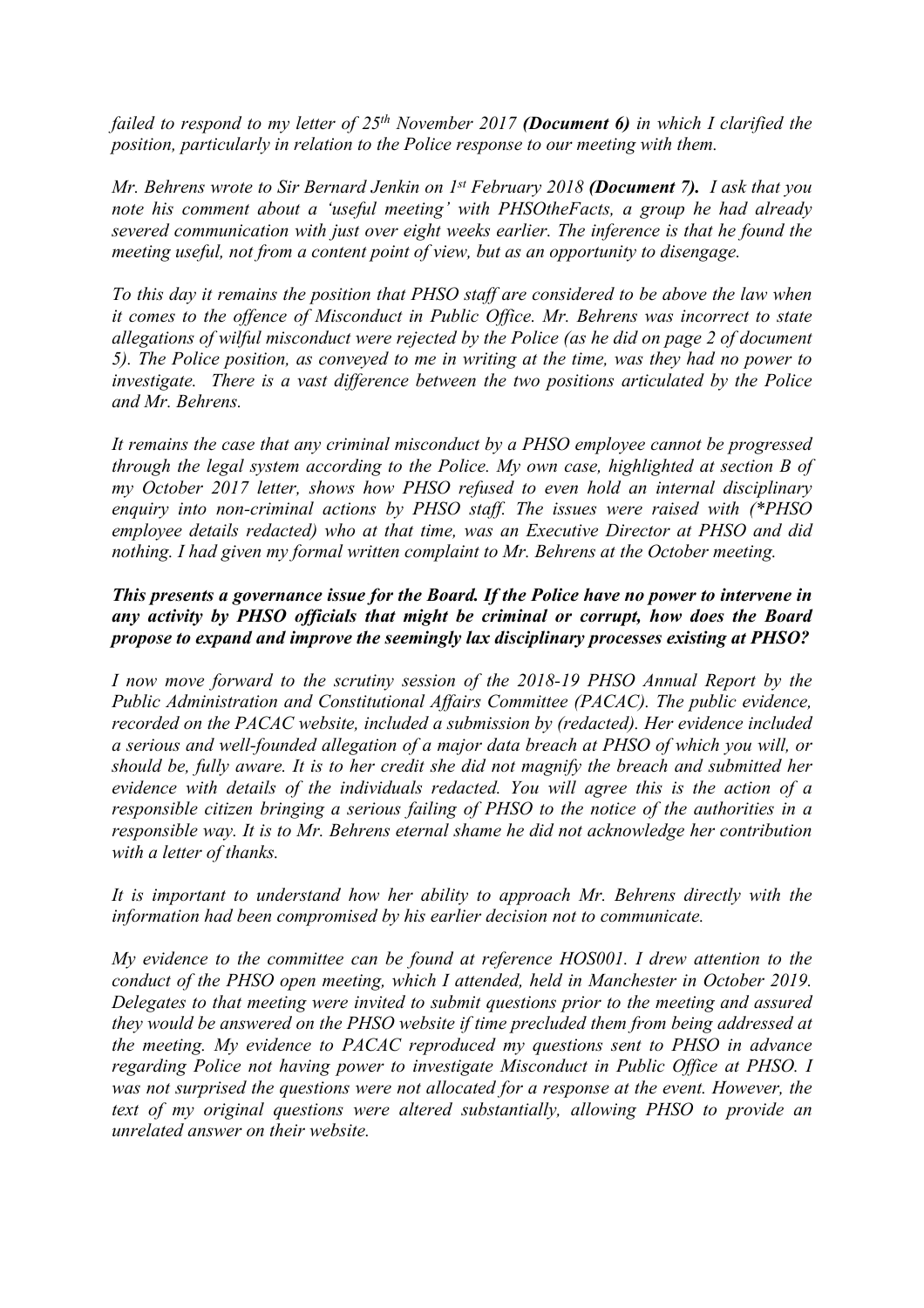*This raises another governance issue for the Board. If PHSO openly alters the questions asked at a public meeting, how can complainants have confidence their complaints are not altered to suit the PHSO investigation process? The short answer is they can't and it has been the failure of Mr. Behrens to personally understand the impact of this situation on complainants or his reputation.* 

*A short exploration of PHSO on Trust Pilot will demonstrate my point. Nearly 60 negative reviews have been posted since January 2020.*

*Mr. Behrens wrote to Sir Bernard Jenkin on 5 th February 2019 (Document 8). One of the PACAC members, Rupa Huq, had raised a point about PHSO failure to publish minutes of Board meetings. Mr. Behrens response was:*

*"This was an oversight and we are grateful to the Committee for bringing this to our attention. We can assure you that all Board minutes have now been published and we will continue to publish them routinely".*

*Less than two years later we find nothing has changed. Publication of the minutes for the December 2020, January and February 2021 meetings were delayed and all promulgated simultaneously at the end of April 2021, just as Parliament went into recess. I personally made two Freedom of Information requests asking for publication. I suspect others did the same and it demonstrates how the failure to publish led to extra work for your Information Rights Officer.*

*This is a serious failure of governance by the Board. It is the Board's responsibility to ensure minutes of its meetings are published. The Board should now question the PHSO executive about the delay, particularly in light of Mr. Behrens response to PACAC in document 8.*

*Minute 3.1 of the February 2021 meeting will be of particular interest and concern to the public and has already created interest from some politicians and the press.*

*PHSO admit having 2,600 unallocated health complaints and the Board has approved that there will no longer be full investigations for those where the claimed injustice is at Level 1 or 2 of PHSO's severity of injustice scale.*

### *The governance issue here relate to:*

*The setting of the criteria for level 1 and 2 and is it subject to arbitrary change by the Ombudsman or does it need Board approval? What is the policy if complainants disagree with the criteria their complaint is placed in or if they subsequently provide additional evidence?*

*This is a travesty. Complainants who have waited patiently in the queue for a prolonged period of time are to be ceremoniously dumped. The process smacks of pre-determination and confirms the unaccountability of PHSO. I note that, as I write, two and a half months has passed with no effort made to inform PACAC who should convene to apply scrutiny to this major change. The Courts have similar issues with a backlog of cases, but there is no suggestion of dumping minor cases of theft for example.*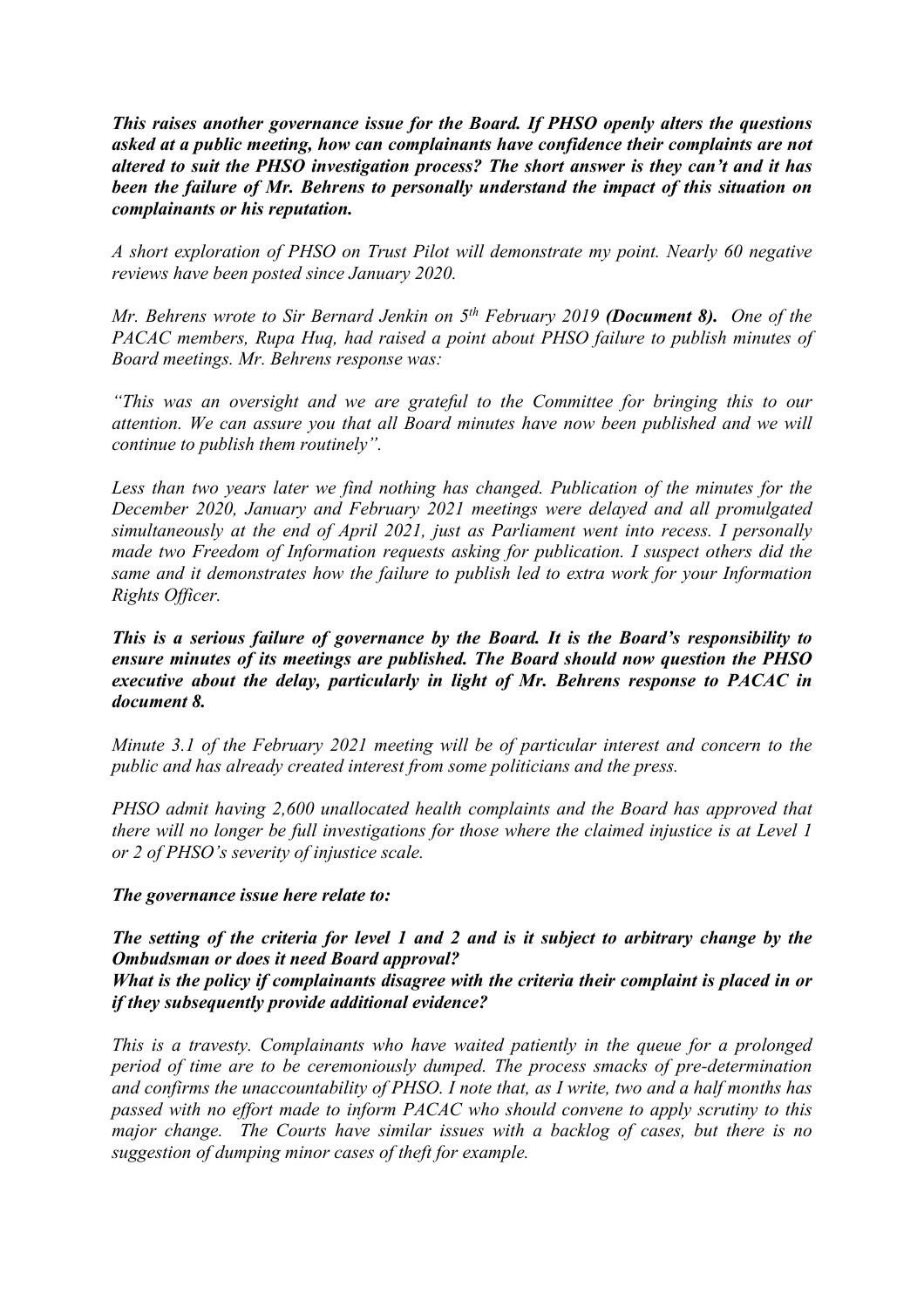*PHSO is in a period of decline and those within the organisation should not be surprised at the sustained valid criticism and occasional satire of which it has become the subject. Mr. Behrens 2018-21 strategy has failed to provide the exemplary Ombudsman service he aspired to. There is a saying 'Justice delayed is justice denied' and the new policy at PHSO can be interpreted as 'Justice denied is justice denied'*

*Having approved the strategy of not investigating complaints, the Board has not exercised governance in ensuring Parliament be informed prior to implementing the new arrangements in order for PACAC scrutiny to take place. There is no published evidence to show whether the Board made any risk analysis of how this decision might increase the cases of litigation against the NHS by complainants and the workload of NHS Resolution.*

*Amanda Amroliwala is recorded as stating, at item 3.6 of the Board minutes dated 30th January 2020, that there remained a small group of vocal and challenging critics who were unlikely to ever be supportive.* 

*The issue the Board failed to explore, from a governance point of view, is whether the small group has valid and evidenced criticisms. This letter and associated papers demonstrates we do.*

*Personally, I have some sympathy for the Ombudsman and the difficult position he finds the service in. The Covid crisis, a budget cut and major relocation have inevitably taken his eye 'off the ball'. It remains disappointing he will not constructively engage.*

*The Ombudsman service was described as 'not fit for purpose' in 2015. It lacks robust governance and external scrutiny. The reforms proposed in 2015 were totally inappropriate and the need for a proper Judge led public enquiry into NHS complaint investigations is long overdue.*

*The bigger picture is that those of us who have become embroiled in this field, PACAC, PHSO, PHSOtheFacts and other complainants all actually want Ombudsman reform. The Board decisions approved on 18th February 2021 will undoubtedly diminish the service further and betray the trust of the public and cause reputational damage to the Ombudsman.*

*It is disheartening that Michael Gove has no plans to put this reform on the agenda until after 2023-24 and maybe not even then. In the meantime there will more enquiries, with tragic findings, such as those reported by Baroness Cumberlege, Dr. Bill Kircup and Donna Ockenden in the latter half of 2020, coupled with the continued failure of PHSO to meet its raison d'etre.*

*Yours sincerely David Czarnetzki*

………………………………………………………………………………………………… ……………………………………………

*\*Copies of the documentation that accompanied my letter to Ms. Farrant can be supplied to the Committee ahead of the hearing if required.*

The Committee is asked to note the difference between the tenor of my letter, asking relevant and pertinent questions not related to my own case, and that of the PHSO response which I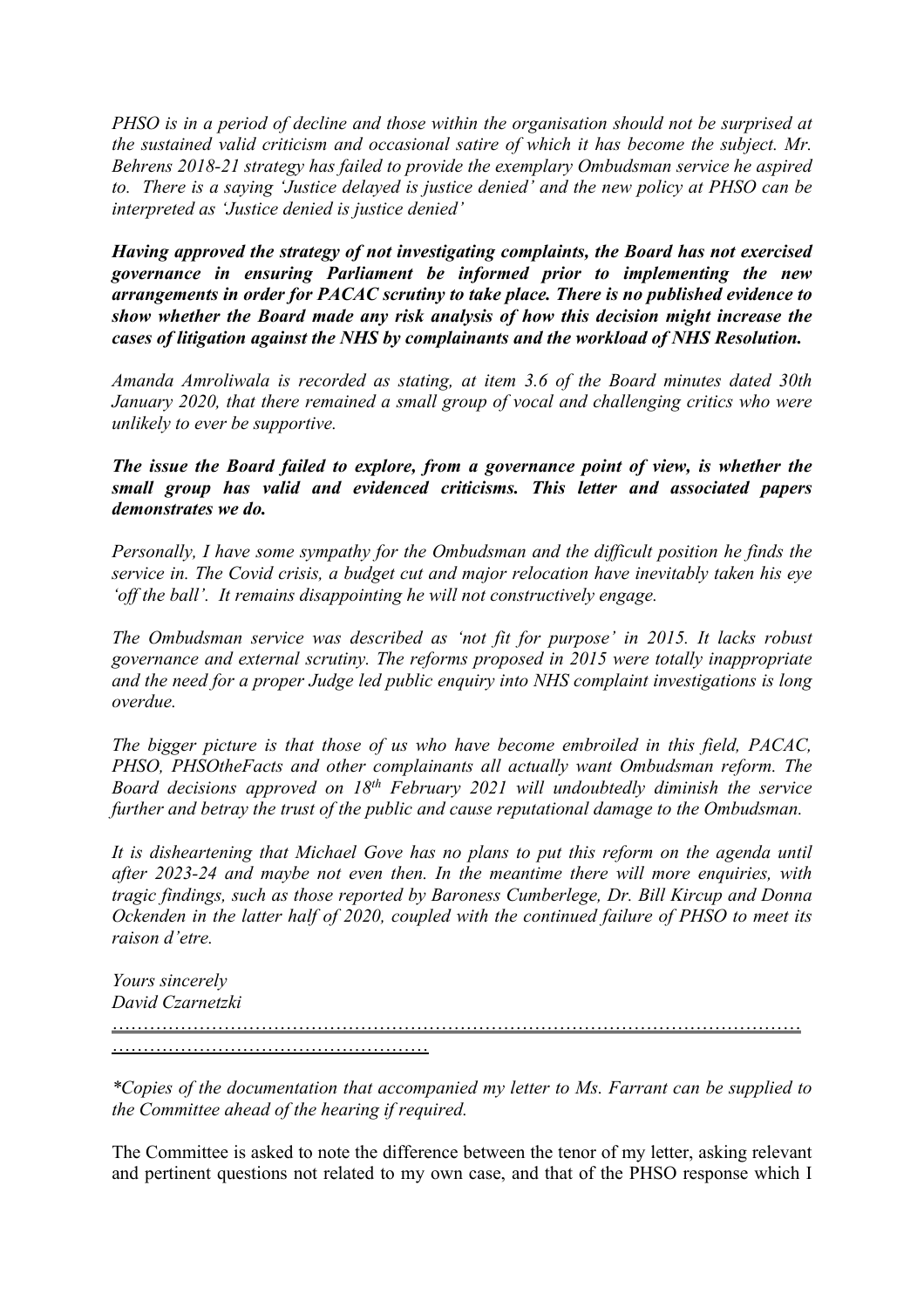consider to be aggressive, bullying and deliberately devoid of answers. If written to a less robust individual, it would undoubtedly cause severe distress and possibly exacerbate mental health issues. PHSO Trust Pilot entries provide evidence that such arrogance by PHSO is not unusual. I must correct the official PHSO response about the court case. The Judge ruled he lacked jurisdiction, not a lack of legal merit as PHSO describe.

# **I place in evidence the text of the PHSO Email response (PHSO employee personal details redacted)**

**…………………………………………………………………………………………………**

**………………………………………**

*Dear Mr. Czarnetzki*

*I write in response to your emails of 28th May and 11th June 2021.*

*You contacted me to notify me that you had written to Ms. Farrant on 11 May 2021 raising issues for her to consider with documentary evidence. You imposed deadlines requiring M.s* Farrant to acknowledge the letter by  $20^{th}$  May 2021, to advise you by 27 May 2021 if she had *issues with the facts as you described and to provide a formal response by 10th June 2021. Your correspondence to M.s Farrant has now been referred to me to respond.*

*Your correspondence mentions issues which it is apparent are raised on behalf of 'PHSOthefacts'. We have been clear in the past as to why we consider the behaviour of 'PHSOthefacts' to be unreasonable and that in view of this behaviour it has been necessary to cease to engage with the group and its members.*

It is important to say that we have a duty to prioritise the use of our resources and to act *proportionately. We will do our best to respond to issues raised by complainants in relation to their own cases and similarly, we will respond to more general issues raised by members of the public where it seems right to do so. We have corresponded extensively with you about your case and the subsequent legal proceedings you issued. On 30th July 2019 the Court ordered your claim to be struck out due to having no legal merit. Since this point you have written repeatedly to criticize PHSO and its operations.*

*Given your clear association and identification with 'PHSOthefacts' and therefore with their refusal to behave reasonably we must take the same approach to correspondence from you as we do to correspondence from 'PHSOthefacts'. The Board Members provide PHSO with oversight, leadership and stewardship in relation to the governance of the organization but it not their role to comment, decide or intervene on individual cases or to correspond with complainants on matters arising from them.*

*Sending correspondence to Members of the Board and imposing timescales for a response does not change their role and does not oblige them to respond within the timescales you have imposed or at all. Further your characterization of matters as 'governance' matters does not mean that they are, in fact, governance matters. Your complaint that Ms Farrant's failure to respond amounts to a Board Member ignoring governance matters is rejected.*

*We will not therefore be providing a response to the points that have been raised in your letter but can say that Ms Farrant nor I have seen any issues of concern with regard to*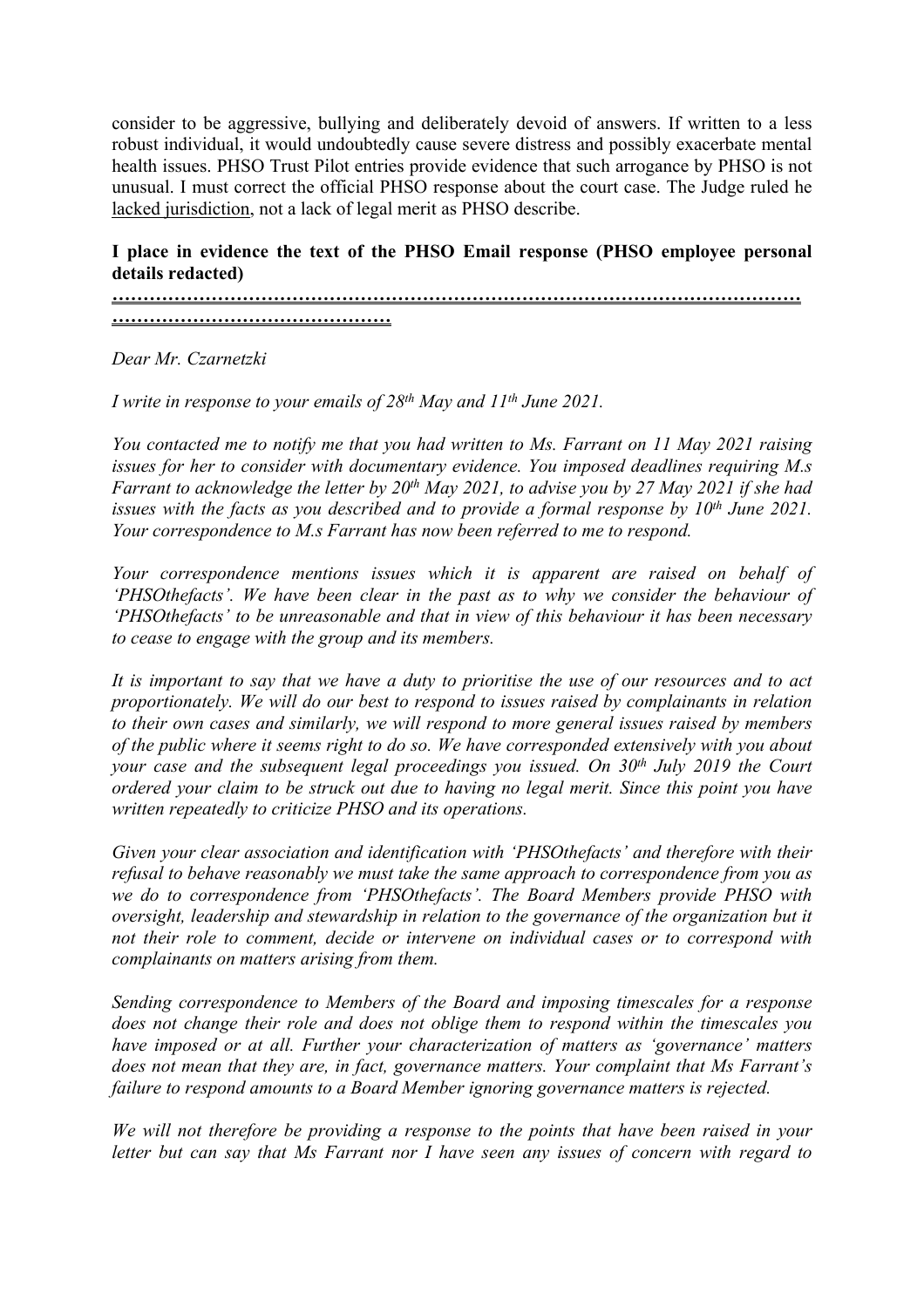*matters raised. Furthermore we do bot accept your view that our not responding amounts to an acceptance of your allegations or a failure in the governance of PHSO.*

*Our views will not be changed because of threats to make issues public. We consider the correspondence in this matter is now closed and we will not be acknowledging or responding to any further correspondence from you or 'PHSOthefacts'.*

*We will continue to review our position with regard to the unreasonable behaviour of 'PHSOthefacts' for which of course each participating member is personally responsible.*

*We are not aware of the group 'NHS Complaints and Investigations' but would suggest that if they wish to correspond on general matters with the Ombudsman, it would not be sensible to do so via members of 'PHSOthefacts' whilst 'PHSOthefacts' maintains its present stance.*

*Parliamentary and Health Service Ombudsman*

#### **--------**

# **THE KEY POINTS FOR PACAC TO CONSIDER AS A RESULT OF THIS EXCHANGE**

**----------------------------------------------------------------------------------------------------------------**

- **1. Note the tone of response. I consider it a crude, unprofessional attempt to deflect from answering valid questions. Rather than address criticism, the Ombudsman expresses unwarranted hostility to his critics and has never identified or defined what he considers 'serious and unfounded allegations'.**
- **2. The inevitable consequence of the PHSO reply is I have reported the matter to the Information Commissioner, regarding this as a failure to comply with a Freedom of Information request. The Commissioner confirmed, on 4 th October 2021, there is no need in law to use the phrase "Freedom of Information" when making requests and has advised that I give PHSO an opportunity to review their failure to comply. I sent PHSO an email in line with ICO instructions on 4 th October and a reply is promised by 1 st November 2021, too late to be included with this submission.**
- **3. I ask that, as PACAC is not a member of PHSOtheFacts, the committee itself now ask these pertinent questions, raised in the public interest, regarding PHSO governance to elicit the answers.**
- **4. The Annual Reports for 2019-20 (page 63) and 2020-21 (page 59) both state:** *"In law the Parliamentary and Health Service Ombudsman is a Corporation Sole and has personal jurisdiction. This is not consistent with the requirements of good governance"***. The failure of the Board to give properly scrutiny and then acquiesce to the conduct of the Ombudsman regarding the governance issues raised in the correspondence has to be an issue of major concern.**

### **OTHER MATTERS ON WHICH THE COMMITTEE HAS ASKED FOR EVIDENCE**

### **Bullying and Harassment.**

Bullying at PHSO is not confined to being inflicted on the complainant. I draw the Committees attention to the PHSO Staff Survey published 18<sup>th</sup> March 2021, page 25: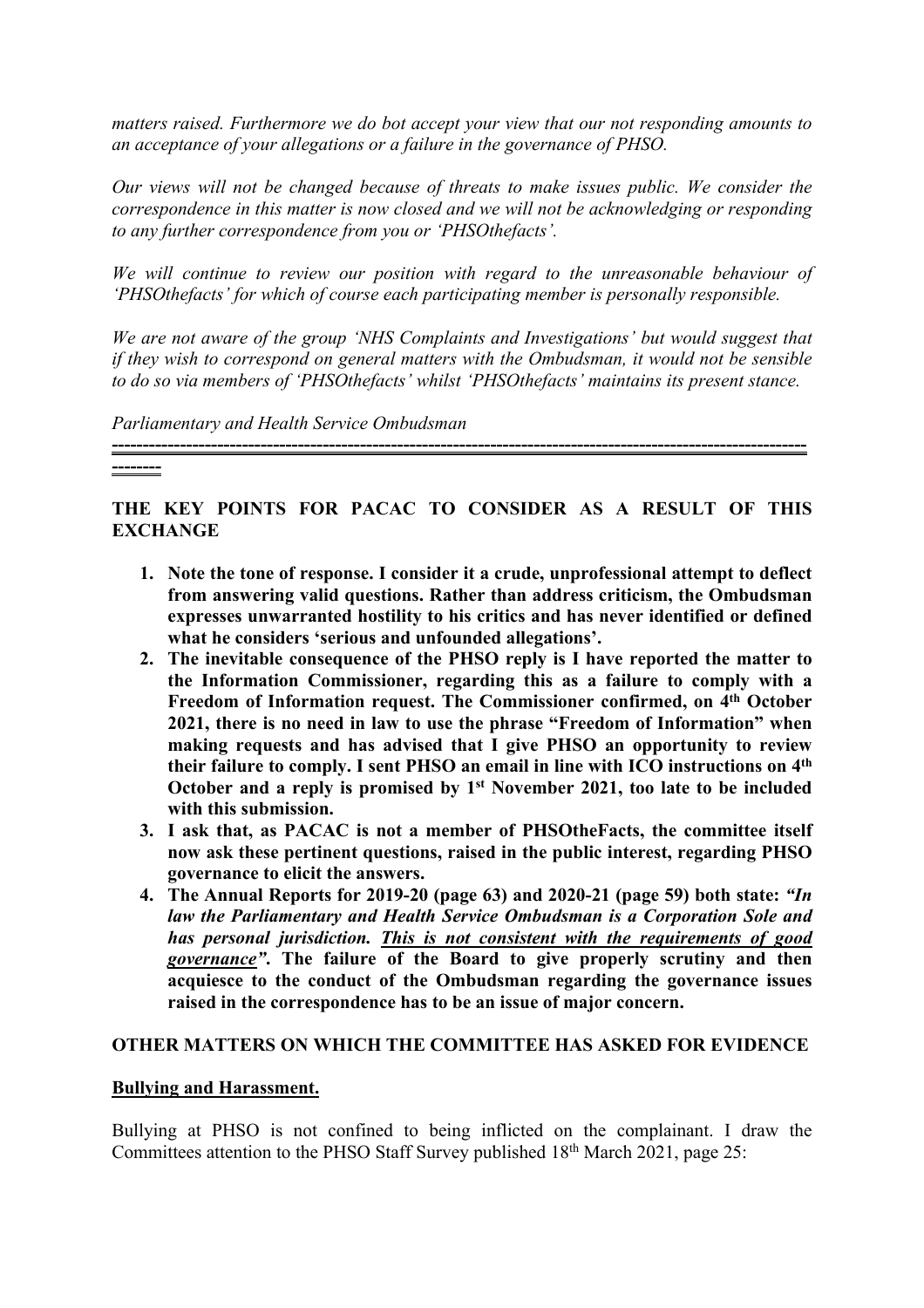9% of staff admit to have suffered discrimination and 8% prefer not to say (total 17%). 12% of staff admit to have suffered bullying or harassment and 5% prefer not to say (total 17%).

Staff responding by preferring not to say can also be properly construed as 'too frightened to say' and as a consequence it has to be significant that **one in six** members of staff have not responded with enthusiasm for the current culture.

# **Board meeting minutes**

As I make this submission, no minutes of Board Meetings have been published on the PHSO website since March 2021, despite the promise, by the Ombudsman in his letter of 5<sup>th</sup> February 2019, to the former chair of PACAC. The inevitable conclusion is the Ombudsman and his Board of Directors all have a 'cavalier' attitude to PACAC scrutiny and have broken an undertaking made to the committee, bordering on contempt.

*\*Note: Minutes of Board meetings held on 25th June and 7 th July 2021 were published together week commencing 11th October (only after my FOI request of 4 th October)*

It is also in the public interest for PACAC to address the 'leveling down' of investigations as reported in the Board Minutes of 3 rd February 2021 (minute 3.1).

## **Impact on other organisations**

I can report a freedom of information request I made to PHSO concerning Ombudsman costs was ignored and my subsequent complaint to the Information Commissioner upheld. PHSO's Annual Report contains an admission of self reporting two data breaches to the Information Commissioner. A subsequent Freedom of Information request (the letter to Linda Farrant) has created further and unnecessary work for the Information Commissioner (see key point 2 above).

Issues are still arising from the Ombudsman failing to quash flawed reports. As a result of this, I have an ongoing issue with the Information Commissioner, escalated to First Tier Tribunal. This PHSO failure has created substantial work for my MP, the Tribunal, the ICO and the NHS Trust involved since 2018 (the date the Ombudsman recognized his initial report was flawed). Of greater importance is the fact that, having issued a flawed report, the Ombudsman failed to notify the Trust and that failure had to be addressed by my MP. The problem is the individuals involved left the Trust in the interim and can now continue to work in ignorance of the mistake in another setting.

Not bringing timely notice of a revised report to an NHS Trust can only add to the work of NHS Resolution who spent approximately £4billion on legal fees in each of the last 2 years. The Committee might like to identify how many reports has PHSO quashed, by its own hand, since reporting the change of policy to Sir Bernard Jenkin.

# **CONCLUSION – SECTION A**

On 28<sup>th</sup> September 2021, PACAC published the Government response to the Committee's 2<sup>nd</sup> Report of Session. In the original report, PACAC reiterated their previous recommendation of fundamental reform of PHSO governance.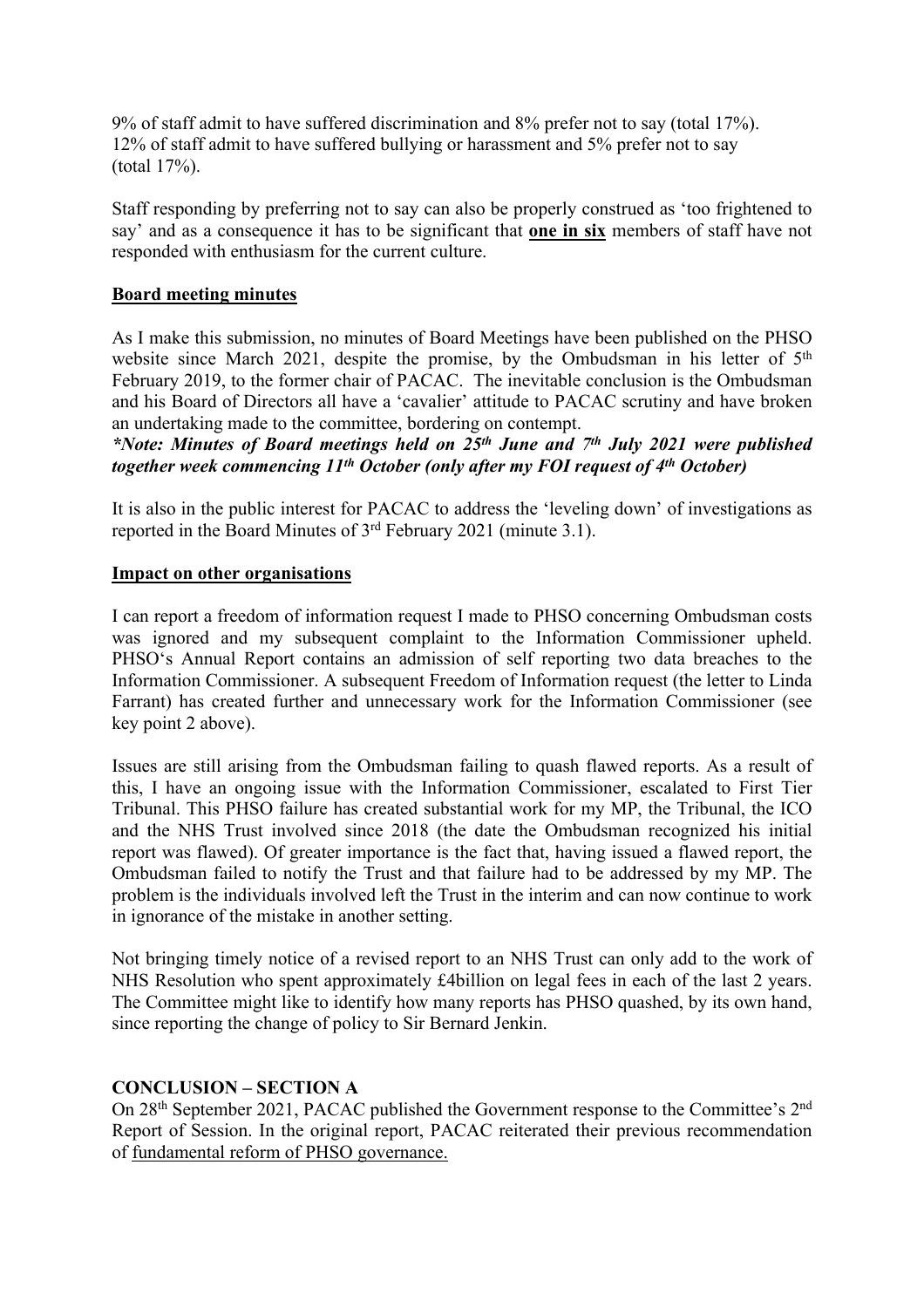The Government response is:

*"We partially accept the recommendation. The work reforming PHSO has been paused and will require significant legislative time. The Government is considering how it can reform Ombudsman arrangements for the United Kingdom (government departments and agencies) and England (health)".*

The issues do not relate to PHSO alone. There are major issues of concern within the wider Ombudsman community, some of which have been recently highlighted by a reporter, Harry Brennan, of the Daily Telegraph. These are of sufficient concern that Lord Sikka has called for an enquiry.

Before the Government can begin to consider how to reform Ombudsman arrangements, a full and wide ranging enquiry into failures within the sector should commence without delay in order to make good use of the 'pause' in the Government's own work. I ask PACAC to add their support to Lord Sikka's call.

This lengthy submission is born of necessity. The exchange of correspondence is reproduced to inform the Committee in the interest of openness and transparency. It remains to be seen whether the Ombudsman and his Chief Executive continue to approach my valid, evidence based criticisms with their usual hostility to me personally and also to the wider group who have been victims of his failures. I ask the Committee to address these issues, as not doing so can only diminish the effectiveness of the Committee in the eyes of the public. I have been critical of the low level of Ombudsman scrutiny previously witnessed and have written to the Committee Chairman about this. I was appalled that, at the last hearing, much of the evidence previously submitted by the public was not addressed in a satisfactory way, yet the session promulgated to last two hours was completed in just over ninety minutes.

Now the Committee is calling for evidence relating to the whole of the current Ombudsman's tenure, it is incumbent on the Committee to scrutinise the Ombudsman and his Chief Executive incisively, showing real teeth as opposed to loose fitting sets of dentures.

# **SECTION B – PARLIAMENT LEGISLATING TO MAINTAIN CONFUSION AND FAILURE**

This section of my evidence relates to the draft Health and Care Bill currently in Committee Stage of its passage through Parliament.

On 18th October 2021, the Venice Commission gave an opinion (number 1044/2021) on the legitimacy of the Health Service Safety Investigation Branch (HSSIB) having the ability to prevent PHSO from accessing protected information held by HSSIB.

On 19th October 2021, the Ombudsman wrote to the Joint Health and Care Bill Chairs. He gives unqualified support for the findings of the Venice Commission.

I have read the draft bill and it is flawed in the area of NHS and Care complaints. On 1<sup>st</sup> August, I wrote to Keith Conradi at HSIB who courteously responded of 16th August. I did wish to also obtain the views of the Ombudsman but his email response, evidenced in Section A, made that impossible.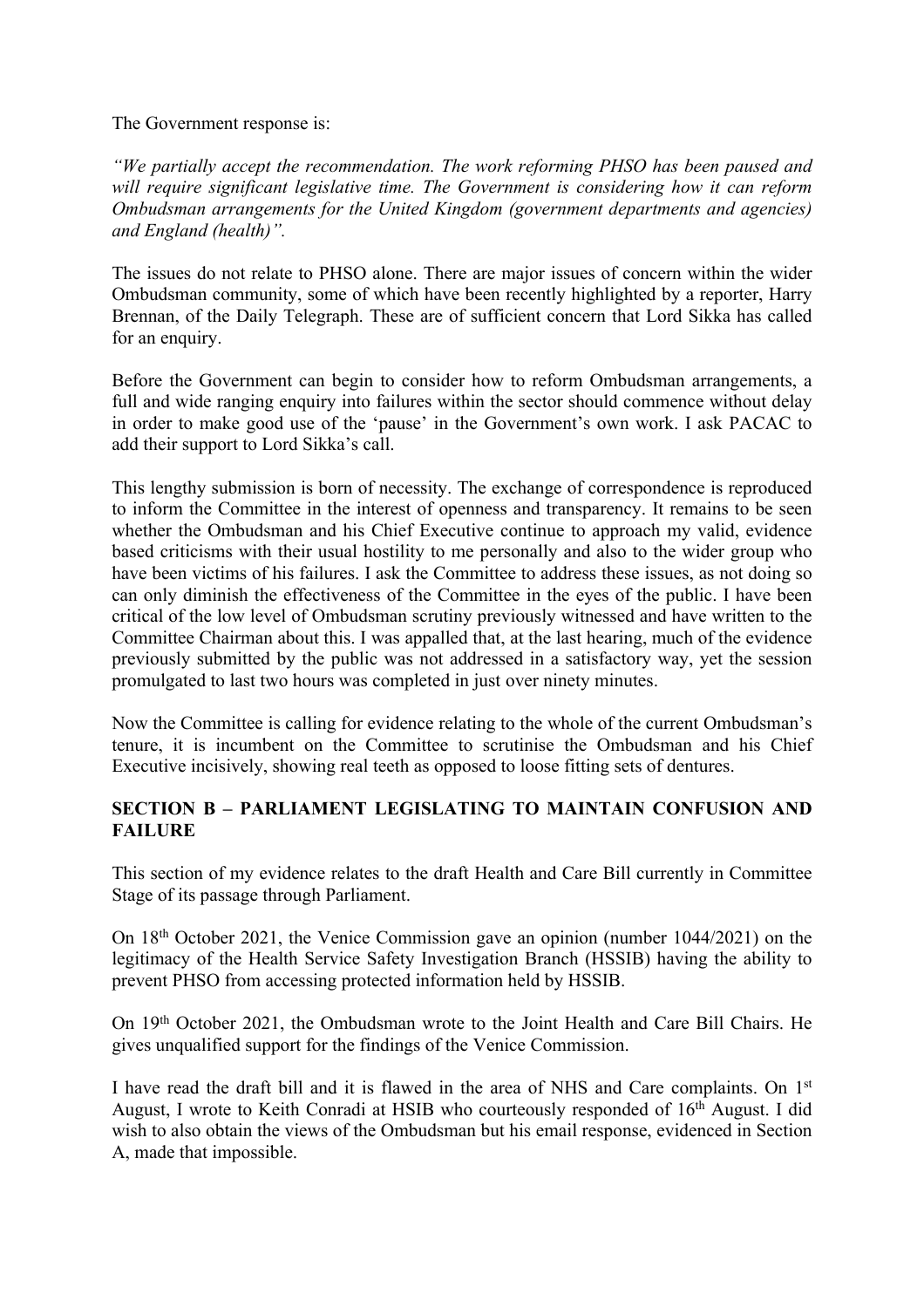*\*The correspondence between Mr. Conradi and myself can be supplied to the Committee on request*

For the information of PACAC, I highlight the relevant areas of concern contained in the Bill:

**Section 94** defines what will count as a qualifying incident for an investigation, but it also does NOT permit HSSIB to assess or determine:

- Blame
- Civil or Criminal Liability
- Whether action needs to be taken in respect of an individual by a regulatory body

**Section 96** gives HSSIB authority to publish its own criteria, principles and processes for investigations. These must ensure that, so far as reasonable and practical, patients and their families are involved in investigations. The words 'reasonable and practical' are not defined.

**Sections 97, 98 and 99** deal with the way final, interim and draft reports are submitted and circulated. However, it is **Section 101** which states these reports are NOT admissible in the following proceedings unless sanction by the High Court;

- Determining criminal or civil liability
- An employment tribunal
- $\bullet$  Before a regulatory body (such as the GMC)
- Any appeal regarding the above.

**Section 102** gives HSSIB wide powers of entry, inspection and seizure of documents. Sub section (1)(a) specifically prohibits entry into private dwellings. With recent developments in home working, this could be a flaw.

**Section 110** provides a list of organisations HSSIB must co-operate with where investigations overlap. PHSO is on the list but the Local Government Ombudsman, who has responsibility for investigating care complaints is not.

**Schedule 15** of this Bill will amend **Schedule 2, Parliamentary Commissioners Act 1967.** This measure will add HSSIB to the organisations subjected to PHSO investigations.

Taken together **Section 110** and **Schedule 15** are unlikely to ever be seen as compatible in the eyes of the public. To create an obligation for the two organisations to co-operate and then have one responsible for investigating the other will push credibility beyond its limit.

The Cabinet Office has consistently set itself against developing Ombudsman reform before 2023-24 and is on record as saying such reform is 'paused'. If that be the case, the 'pause' should be used to good effect and an enquiry commenced as outlined in my conclusion to Section A.

# **CONCLUSION – SECTION B**

My view of these issues remains constant in that:

PHSO should have no part in the investigation of health and care complaints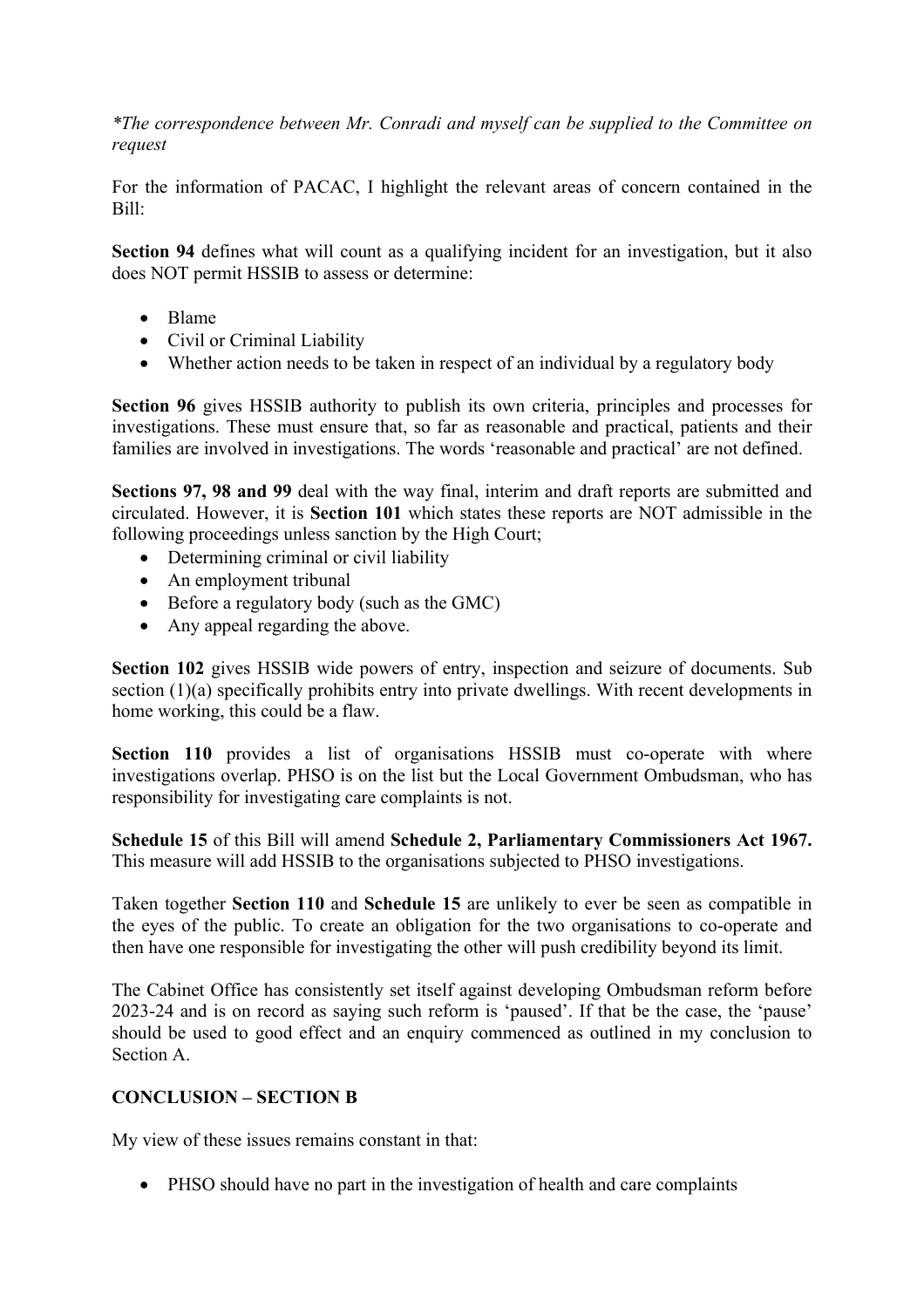- All health and care complaints should come under the umbrella of HSSIB with twin tracks for safe space and complaints currently overseen by PHSO
- PHSO and LGO should be merged into one new body to investigate their areas of responsibility except for health and care.
- Such reorganization would give public greater confidence in that they have a 'one stop shop' to which complaints, unresolved locally, can be referred and properly investigated by people with the relevant expertise.
- If the bill passes un-amended, the public will have no idea where to go. Will their complaint be seen as 'systemic' and go to HSSIB or 'incidental' and be investigated by PHSO.
- The legislation as proposed will drive the public towards claims for clinical negligence and away from seeking resolution via HSSIB and PHSO.

Despite my criticisms of the Ombudsman service, I applaud Mr. Behrens for coming out so strongly against this proposed legislation. However, his opposition to the Bill is based on the Venice Commission opinion. My opposition is as a member of the public who, having been through the process, can only see more confusion and failure. PACAC itself has called for Ombudsman reform and should forcefully do so again. I ask the committee to support having this Bill amended and also call for an enquiry to be conducted during this period of 'pause'. Failing to do so will only lead to a lack of public confidence and place additional burden on NHS Resolution.

# **SECTION C - THE LEGALITY OF THE OMBUDSMAN REMAINING IN POST**

In April 2021, the Cabinet Office wrote to the Committee seeking its view on extending the Ombudsman's contract beyond 2022, stating he is best placed to see the organization through its new three year strategy. I would argue he is not best placed to change the existing culture having presided over it for nearly five years. There are also two further questions:

- 1. Will his professional integrity allow him to serve as Ombudsman if the Health and Care Bill went through without amendment, bearing in mind his strong objection to the proposed reduction of his powers?
- 2. Will that same professional integrity allow him to be party to an extension of tenure not permitted by law?

With regard to point 2, I remind the committee of the Parliamentary Commissioners Act 1967.

Section 1 (2A) A person appointed to be the Commissioner shall hold office until the end of the period for which he is appointed

Section 1 (2B) That period must be not more than seven years

Section 1 (3B) A person appointed to be the Commissioner is not eligible for re-appointment.

In the letter from the Chair of PACAC to the Ombudsman dated 22<sup>nd</sup> July 2021, it is clear that the Ombudsman was appointed for five years.

# **CONCLUSION – SECTION C**